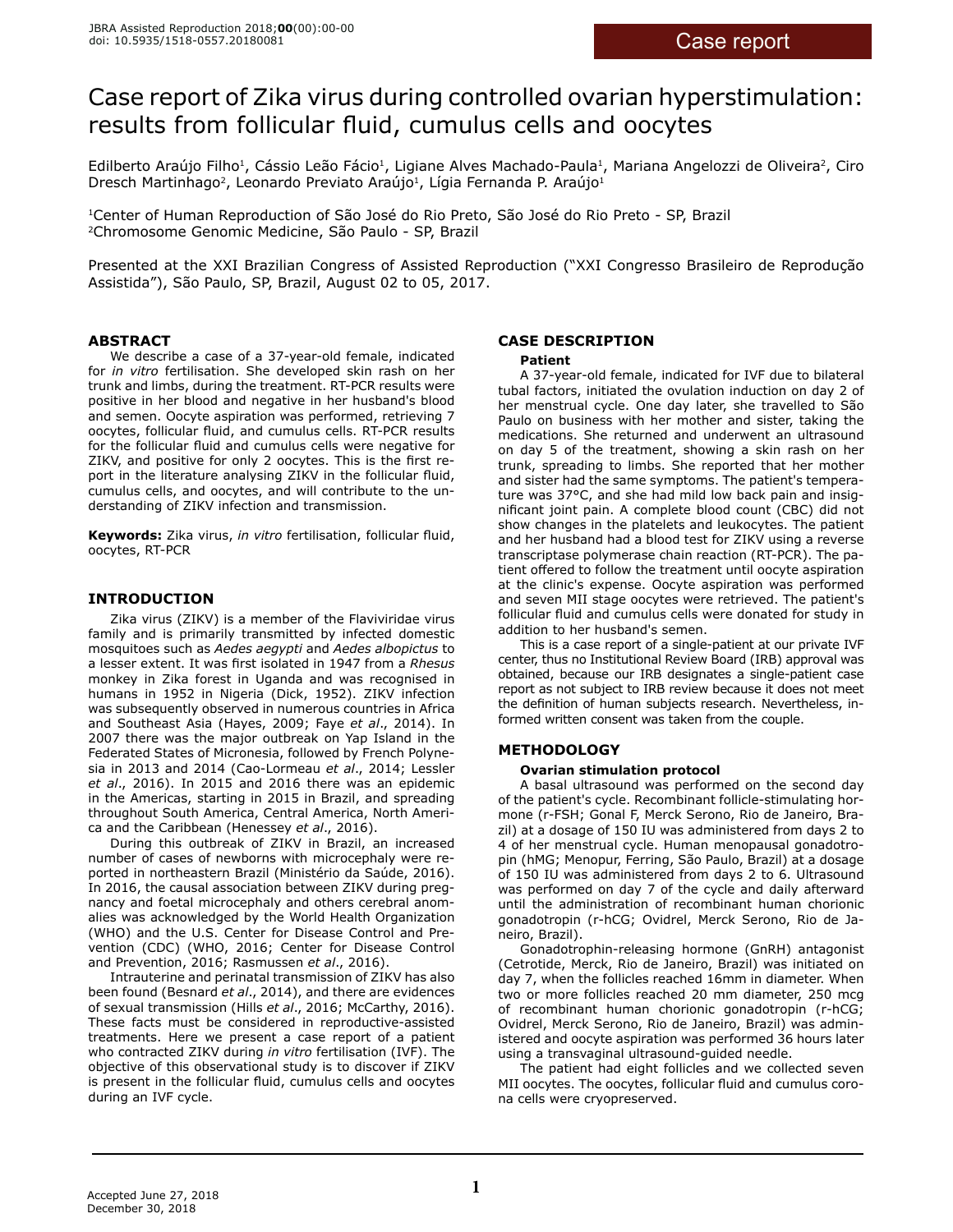#### **Genetic analysis**

The blood samples obtained from the patient and her husband, the follicular fluid, cumulus cells and oocytes from the patient, and semen from her husband was tested for ZIKV RNA using a real-time reverse transcriptase polymerase chain reaction (RT-PCR). The genetic analysis was performed at the Chromosome Genomic Medicine laboratory in Sao Paulo, Brazil.

#### **Purification of viral RNA**

RNA was extracted from 140 µl of the patient and her husband's samples using a QIAamp Viral RNA Mini Kit (Qiagen, Hilden, Germany), following the manufacturers' protocol.

Briefly, 140 µl of samples were mixed with AVLCarrier RNA buffer. After 10 min of incubation at room temperature, 560 µl of ethanol (96-100%) was added. The samples were transferred into a column containing silica and centrifuged at 6000 x *g* for 1 min. The RNA was washed twice with buffer AW1 and AW2, respectively. RNA was eluted in 60 µl of AVE buffer and stored at -20°C until use.

#### **Real-time RT-PCR**

All assays were performed using the RT-PCR Kit BR ZIKV (LGC Biotechnology, Brazil) with amplification in the StepOnePlus(tm) Real-Time PCR System (Thermo-Fisher Scientific, Waltham, MA, USA), following the manufacturer's protocol.

For the real time RT-PCR, was used with a 25 µl reaction mixture under the following conditions: 12.5  $\mu$ l of 2  $\times$ RT-PCR buffer, 0.5 µl of One-Step RT-PCR enzyme; 0.5 µl of primers and a BR-ZIKV probe; 0.5 µl of set of primers and a probe of the internal control (IC); 10 µl purified viral RNA (sample), and 1.5 µl nuclease-free water. The negative control consisted of blank reagent and water. Nucleic acid extracted from virus stocks was used for the positive control.

The following thermal profile was used for a single cycle of 30 min at 55°C for reverse transcriptase, a single cycle of 30 sec at 95°C for initial denaturation, followed by 40 amplification cycles of 10 sec at 95°C for denaturation, 15 sec at 55°C for annealing, and 45 sec at 68°C for extension. The data were analysed using StepOne Plus software (SDS software from Thermo-Fisher).

#### **RESULTS**

The real-time RT-PCR results for ZIKV in the blood was positive for the patient, and negative for her husband, and his semen was also negative. Both the follicular fluid and cumulus cells were negative for ZIKV RNA. ZIKV RNA was present in two of the seven oocytes.

#### **DISCUSSION**

This is the first report in the literature analysing the presence or absence of ZIKV in the follicular fluid, cumulus cells and oocytes. It will improve the understanding of the transmission and infection of this virus. ZIKV infection has been associated with foetal abnormalities such as congenital microcephaly and can lead to pregnancy loss (Miner *et al*., 2016; Plourde & Bloch, 2016). ZIKV can be present in the amniotic fluid, suggesting that the virus can cross the placental barrier (Calvet *et al*., 2016). ZIKV has also been isolated from other body fluids, as blood, urine, saliva, breastmilk, and semen (Plourde & Bloch, 2016). Sexual transmission has been described in several publications (D'Ortenzio *et al*., 2016; Plourde & Bloch, 2016). In this report, the absence of the ZIKV in the husband's semen indicated that he was not infected sexually. Studies have found that male-to-female transmission is the most common (D'Ortenzio *et al*., 2016), but there have also been

*al*., 2016). The presence of ZIKV RNA in the two oocytes shows the importance of testing couples seeking assisted reproduction techniques because the risk of contaminating the embryo is real.

However, only two oocytes, out of seven were infected by the virus. That could be explained, in part, by the fact that RNA quickly degrades, and we may have missed detecting the virus in the other oocytes. Furthermore, we do not know if the virus was in the zona pellucida and in the oolemma, because the PCR did not separate these two areas of the oocyte.

In conclusion, mechanisms of prevention and tests to detect the virus are of extreme importance to avoid Zika, especially during epidemics in at-risk countries.

#### **ACKNOWLEDGEMENTS**

The authors wish to thank the Elsevier Language Editing for revising the English text.

#### **CONFLICT OF INTERESTS**

The authors declare no conflict of interests.

#### **Corresponding Author:**

Edilberto Araújo Filho Center of Human Reproduction of São José do Rio Preto São José do Rio Preto - SP, Brazil E-mail: earaujo@terra.com.br

## **REFERENCES**

Besnard M, Lastere S, Teissier A, Cao-Lormeau V, Musso D. Evidence of perinatal transmission of Zika virus, French Polynesia, December 2013 and February 2014. Euro Surveill. 2014;19:pii: 20751. PMID: 24721538 DOI: 10.2807/1560-7917.ES2014.19.13.20751

Calvet G, Aguiar RS, Melo ASO, Sampaio SA, de Filippis I, Fabri A, Araujo ESM, de Sequeira PC, de Mendonça MCL, de Oliveira L, Tschoeke DA, Schrago CG, Thompson FL, Brasil P, Dos Santos FB, Nogueira RMR, Tanuri A, de Filippis AMB. Detection and sequencing of Zika virus from amniotic fluid of fetuses with microcephaly in Brazil: a case study. Lancet Infect Dis. 2016;16:653-60. PMID: 26897108 DOI: 10.1016/S1473-3099(16)00095-5

Cao-Lormeau VM, Roche C, Teissier A, Robin E, Berry AL, Mallet HP, Sall AA, Musso D. Zika virus, French polynesia, South pacific, 2013. Emerg Infect Dis. 2014;20:1085-6. PMID: 25513658 DOI: 10.3201/eid2011.141380

Center for Disease Control and Prevention. CDC Concludes Zika Causes Microcephaly and Other Birth Defects: Center for Disease Control and Prevention (CDC); 2016 [cited 2018 Jun 20]. Available at: https://www.cdc.gov/media/ releases/2016/s0413-zika-microcephaly.html

D'Ortenzio E, Matheron S, Yazdanpanah Y, de Lamballerie X, Hubert B, Piorkowski G, Maquart M, Descamps D, Damond F, Leparc-Goffart I. Evidence of Sexual Transmission of Zika Virus. N Engl J Med. 2016;374:2195-8. PMID: 27074370 DOI: 10.1056/NEJMc1604449

Davidson A, Slavinski S, Komoto K, Rakeman J, Weiss D. Suspected Female-to-Male Sexual Transmission of Zika Virus - New York City, 2016. MMWR Morb Mortal Wkly Rep. 2016;65:716-7. PMID: 27442327 DOI: 10.15585/mmwr.mm6528e2